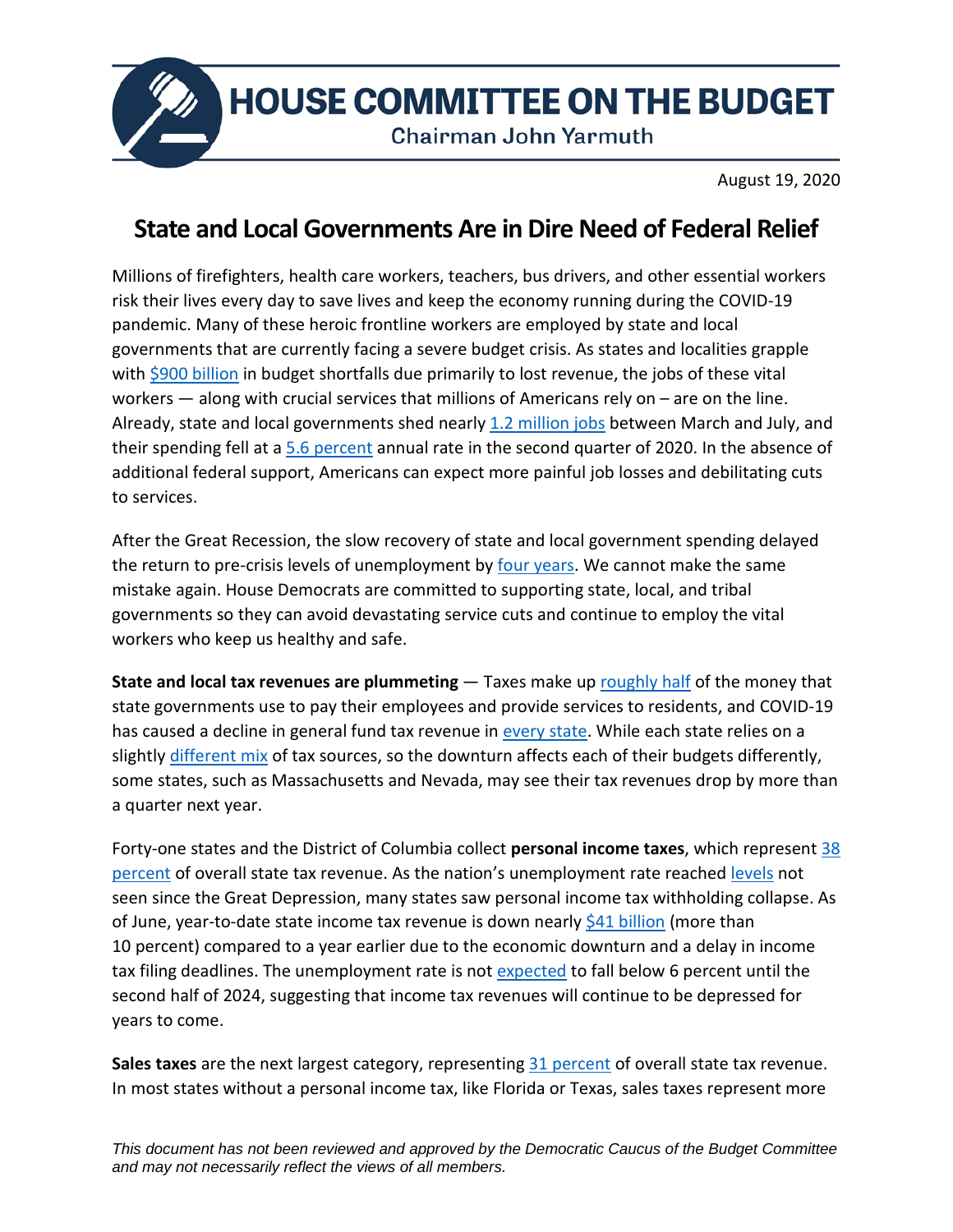than half of the state's total tax revenue. Sales taxes tend to be [more stable](https://www.pewtrusts.org/en/research-and-analysis/articles/2020/07/13/where-states-get-their-money-will-shape-pandemics-fiscal-fallout) than other types of taxes, as spending on everyday items like food and clothing is relatively consistent. In fact, sales taxes had actually been [increasing](https://www.pewtrusts.org/en/research-and-analysis/data-visualizations/2014/fiscal-50#ind0) prior to the downturn as states began collecting taxes from certain online purchases following a recent Supreme Court [ruling.](https://www.nytimes.com/2018/06/21/us/politics/supreme-court-sales-taxes-internet-merchants.html) Of course, COVID-19 upended those trends. Widespread unemployment has forced families to stretch every dollar just to put food on the table and keep up with rent. This economic hardship, combined with stay-at-home orders, business closures, and voluntary individual actions to avoid exposure to the virus, led to a record drop in consumer spending  $-$  a 10 [percent](https://www.bea.gov/sites/default/files/2020-07/gdp2q20_adv.pdf#page=8) fall (equivalent to a 34.6 percent annual rate of decline) in the second quarter of 2020 – and sales taxes tumbled as a result.

States rely on **gasoline taxes** to fund transportation and infrastructure projects. Telecommuting and distance learning reduced the number of people on the road driving to work or school, and travel restrictions and mandatory quarantines discouraged leisure travel. The resulting decline in demand for gasoline will lead to a projected [30 percent](https://aashtojournal.org/2020/04/10/aashto-asks-congress-for-50b-fiscal-backstop-for-state-dots/) loss in state transportation revenues over the next 18 months, according to the American Association of State Highway and Transportation Officials. Another trade organization estimated that [more than \\$8.5 billion](https://www.washingtonpost.com/local/trafficandcommuting/reeling-from-the-loss-of-gas-tax-revenue-during-pandemic-states-are-deferring-billions-of-dollars-of-transportation-projects/2020/07/09/b01c87da-b705-11ea-a510-55bf26485c93_story.html) of road work in 14 states and 19 localities has already been canceled or delayed due to the pandemic. Similarly, state revenue from **severance taxes** – or taxes applied to materials "severed" from the ground, such as natural gas and oil – is [extremely volatile](https://www.taxpolicycenter.org/briefing-book/how-do-state-and-local-severance-taxes-work) and likely fell during the first few months of the pandemic due to the drop in oil prices.

While the COVID-19 recession has affected nearly every industry, the **tourism sector** may be among the hardest hit. Hotels generate about \$40 billion per year in revenue for state and local governments, but a recent [report](https://www.ahla.com/sites/default/files/AHLA%20State%20%20Local%20Tax%20Revenue%20Loss%206-12-20.pdf) suggests that will fall significantly, by \$16.8 billion, in 2020 due to the recent drop in hotel occupancy. The casino and gaming industry paid about  $$10$ [billion](https://www.americangaming.org/resources/state-of-the-states-2020/) in state and local taxes in 2019, but commercial gaming revenue fell by [79 percent](https://www.americangaming.org/new/covid-19-causes-79-year-over-year-drop-in-q2-commercial-casino-gaming-revenue/) yearover-year in the second quarter of 2020 and tax revenue is likely to fall substantially as well. The state of Nevada alone *lost about [\\$2 million](https://lasvegassun.com/news/2020/may/04/sisolak-pandemics-pain-is-only-starting-for-nevada/) per day* in gaming-related tax revenue while casinos were shut down.

**State and local governments are facing new expenses related to COVID-19** — As tax revenues fall, states and localities also face new pandemic-related costs that will exacerbate budget shortfalls, such as those related to **reopening school buildings safely**. School districts that hold in-person classes may need to purchase additional cleaning supplies, develop new disinfecting protocols, reconfigure classrooms and shared spaces to facilitate social distancing, hire staff to monitor the health of students, and/or provide personal protective equipment for students and staff. The School Superintendents Association and Association of School Business Officials International estimate these expenses at about [\\$1.8 million](https://www.asbointl.org/asbo/media/documents/Resources/covid/COVID-19-Costs-to-Reopen-Schools.pdf?utm_source=PDF%20Link%20-%20Reopening%20Schools&utm_medium=Link&utm_campaign=Reopening%20Schools) for the 2020-2021 school year in an average-sized school district, but costs could greatly exceed that amount in larger districts.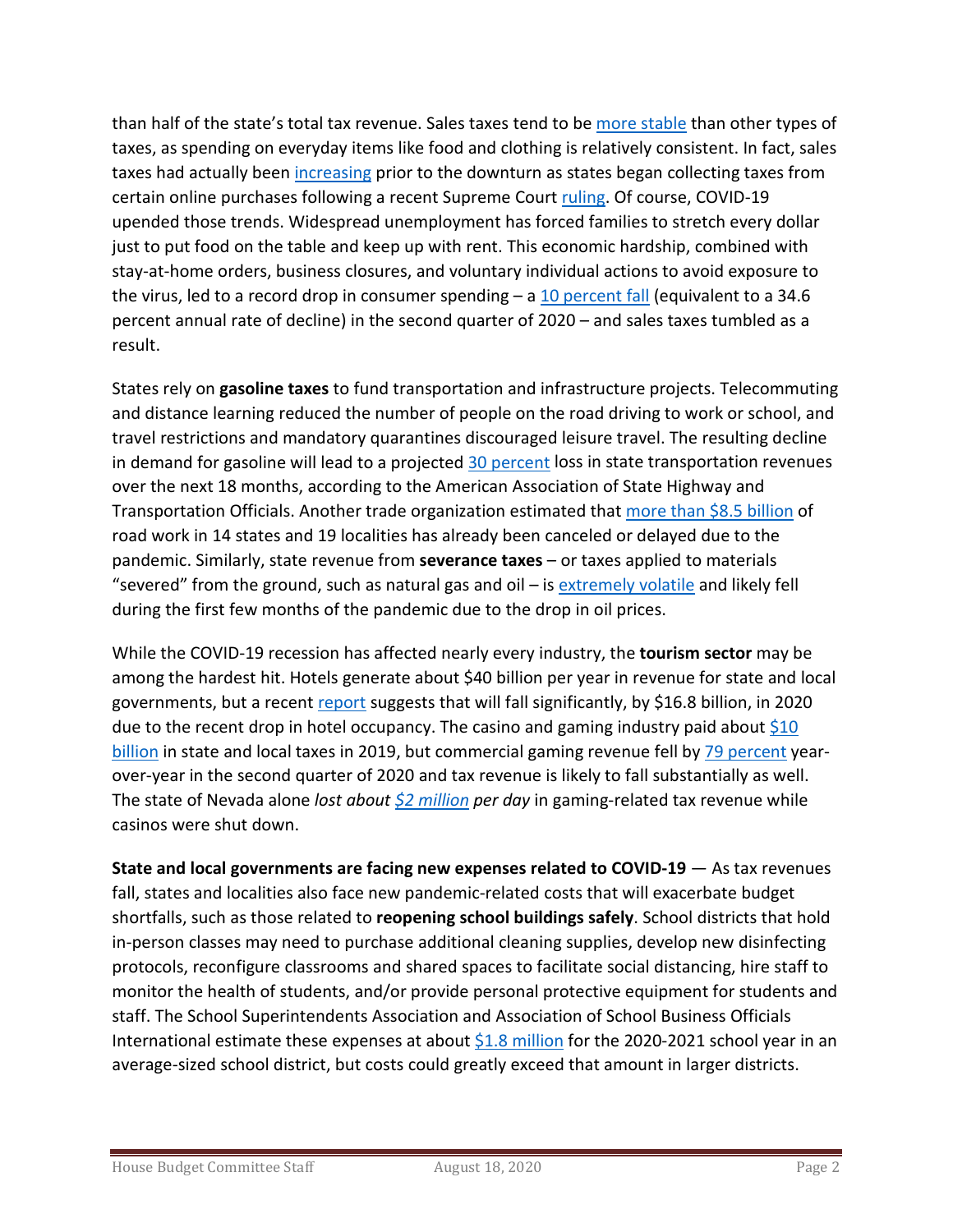Even school districts that **offer classes online** may incur additional costs. School districts may need to invest in enhanced IT to facilitate online learning, or they may need to hire additional teachers to reach out to the [millions of children](https://www.nytimes.com/2020/04/06/us/coronavirus-schools-attendance-absent.html) who did not regularly participate in online learning in the spring. They may also need to provide support for the nearly [17 million](https://futureready.org/homework-gap/) children who do not have high-speed internet at home and 7.3 million children who do not have access to a laptop, desktop, or tablet. Black and Latino households represent 35 percent of families with children, but nearly half (48 percent) of households without high-speed home internet. One study suggests that providing a computer and high-speed internet to every child would cost [\\$6.8 billion,](https://futureready.org/homework-gap/) but acknowledged that additional resources would be necessary to expand broadband infrastructure in rural areas where it does not currently exist.

These additional education costs come on top of **increasing demands for other services** that states and localities provide to their residents. Unemployment remains at historic highs, which means millions of Americans are likely to lose – or have already lost – their employer-sponsored health insurance. Many [of the newly unemployed](https://khn.org/news/the-covid-19-downturn-triggers-jump-in-medicaid-enrollment/) may enroll in Medicaid, which is [already](https://www.pewtrusts.org/en/research-and-analysis/articles/2020/01/09/states-collectively-spend-17-percent-of-their-revenue-on-medicaid) most states' biggest expense after K-12 education. [Local governments](https://www.naco.org/sites/default/files/documents/Impact%20on%20County%20Finances-FINAL-v2.pdf) may also need to build capacity at county-supported hospitals to care for COVID-19 patients; provide temporary housing for individuals who need to be quarantined; serve meals to children and seniors when schools and senior centers are closed; enhance IT systems to support telework for employees; and increase other services as their communities respond to the twin public health and economic crises caused by COVID-19.

**State and local governments need more federal aid now** — The confluence of plunging tax revenues and increasing demand for services is creating budget gaps for state, local, and tribal governments that may exceed th[e largest on record.](https://www.cbpp.org/research/state-budget-and-tax/states-continue-to-face-large-shortfalls-due-to-covid-19-effects) Even the most prudent planning by states and localities is insufficient for a downturn of this magnitude; state rainy-day funds were at [record-high levels](https://www.pewtrusts.org/en/research-and-analysis/articles/2020/03/18/states-financial-reserves-hit-record-highs) after fiscal year 2019, but those reserve balances will not be enough. States received \$150 billion of direct assistance in the Coronavirus Aid, Relief, and Economic Security (CARES) Act, but abou[t three-quarters](https://higherlogicdownload.s3.amazonaws.com/NASBO/9d2d2db1-c943-4f1b-b750-0fca152d64c2/UploadedImages/Documents/NASBO_Statement_on_CRF_Interim_Report_7_29_20.pdf) of that funding has already been allocated.

The consequences of inaction – additional layoffs and slashed public services – will result in a deeper and more painful downturn. Experts from Moody's Analytics suggested that without additional aid, state and local budget shortfalls would create a [drag on the nation's recovery;](https://www.wsj.com/articles/coronavirus-hit-state-budgets-create-a-drag-on-u-s-recovery-11597224600?redirect=amp#click=https://t.co/MBwa6Lqxzq) GDP would be reduced by more than three percentage points and more than four million jobs would be lost. Another study from the [Economic Policy Institute](https://www.epi.org/blog/without-federal-aid-to-state-and-local-governments-5-3-million-workers-will-likely-lose-their-jobs-by-the-end-of-2021-see-estimated-job-losses-by-state/) found that without additional aid, 5.3 million Americans would likely lose their jobs by the end of 2021.

That is why the House passed **the Heroes Act**: urgently needed legislation to protect the lives and livelihoods of the American people. The Heroes Act provides nearly \$1 trillion in new State [and Local Coronavirus Relief Funds](https://appropriations.house.gov/sites/democrats.appropriations.house.gov/files/documents/Heroes%20Act%20State%20and%20Local%20Relief%20Funds.pdf) to help first responders, frontline health workers, transit employees, teachers, and other workers providing vital services. States, localities, and tribes can use these funds for COVID-related expenses or to fill critical budget needs. In contrast,